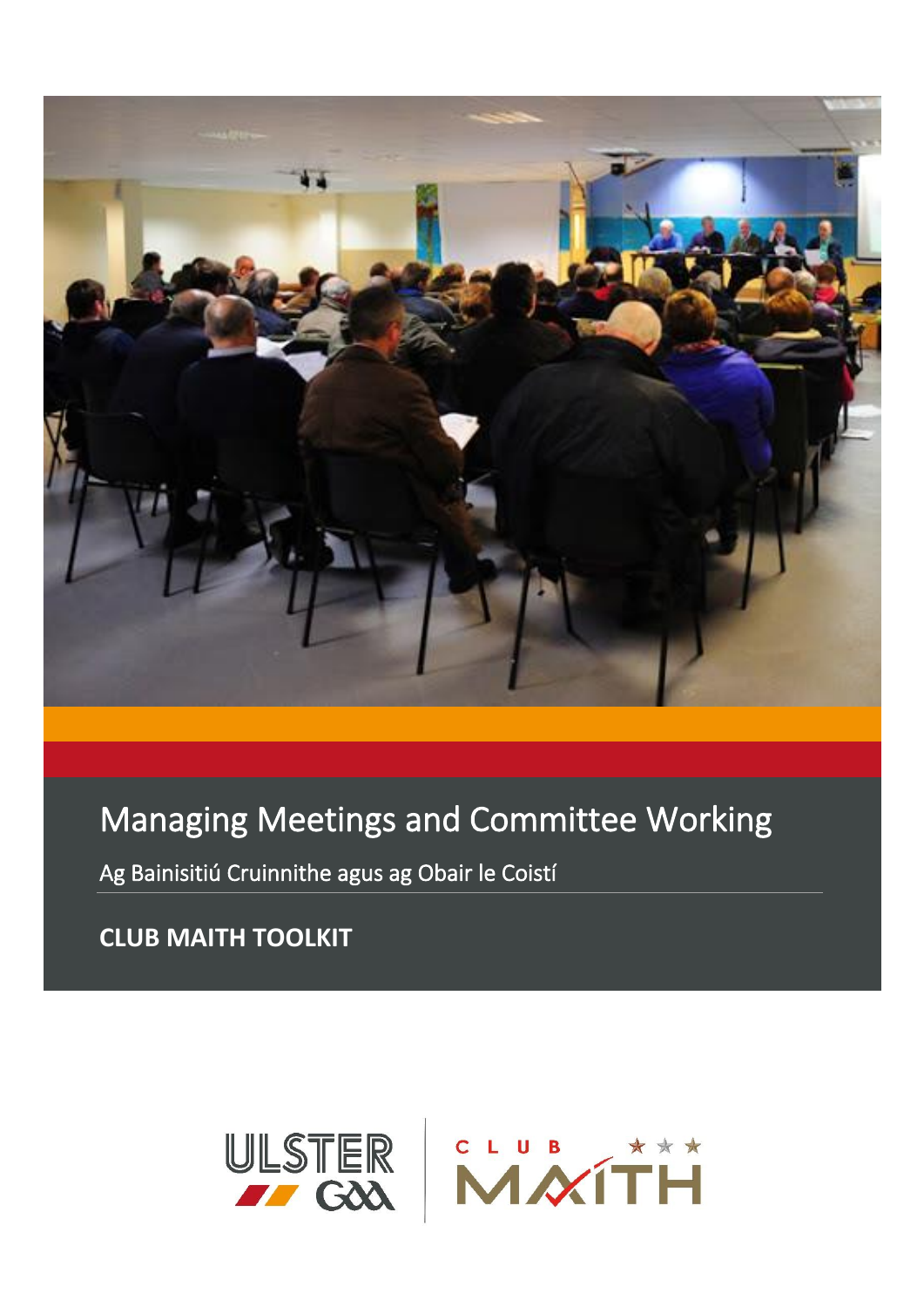## INTRODUCTION

Clubs must hold regular meetings in order to discuss the affairs of the Club and make decisions regarding all aspects of Club activity. Clubs must, by rule, hold meetings of the Club Executive and Annual General Meeting. Many other meetings will take place in the Club each year including various committee and sub-committee meetings. The manner in which these meetings are organized and conducted will play a major part in the running of the Club. Meetings need to be conducted in an efficient manner and must be effective in achieving results. The Chairperson of the Club and the chairpersons of the various sub-committees in the Club play a key role in managing meetings.

## GENERAL AND EXECUTIVE MEETINGS

### GENERAL MEETINGS

A Club must hold a General Meeting as its Annual General Meeting (Rule 8.1 of the Club

Constitution). The AGM is one of the most important meetings of the year as officers are elected to the Club Executive for the following year. The holding of the Club AGM is discussed in greater detail in the Club AGM section of the Club Manual. All General meetings in the Club, other than the AGM are called Special General Meetings (Rule 8.2 of the Club Constitution). The rules governing the holding of special general meetings are outlined in the Club Constitution in the General Meetings section (page 172 of the Official Guide).

#### EXECUTIVE MEETING

The Club Executive is required to meet at least once each quarter (Rule 7.9 of the Club Constitution). However, it is recommended that the Club Executive meet at least ten times per year and most Club Executive Committees now meet at least once a month.

## WHAT DOES AN EFFECTIVE MEETING LOOK LIKE?

#### ESTABLISH THE GROUND RULES

The Club Chairperson should set the meeting ground rules at the beginning of his / her term and ensure that they are adhered to.

A few examples are as follows:

- A Club should have Executive meetings at regular times and dates. It is helpful to specify a night and time such as the first Monday of the month at 8pm.
- Meetings start and end on time. Do not allow the start time to be dictated by latecomers.
- Participation from everyone is encouraged.
- Comments are to be non-judgmental.
- People will not interrupt speakers.
- Assigned tasks from the meeting will be done on time

#### SETTING THE AGENDA (CLÁR)

An agenda is a key part of the planning process for a meeting. It helps to inform all who attend the scope of the topics to be covered. It also helps each member to prepare, so that those present will have the necessary information and documentation for discussion. A good agenda will help towards productive discussion and decision making.

All items on an agenda should be capable of being dealt with in the time allocated for the meeting. A long and winding agenda will usually be unproductive as the last few items usually get rushed. Each item should be explained so that the members know exactly what is meant and each item should